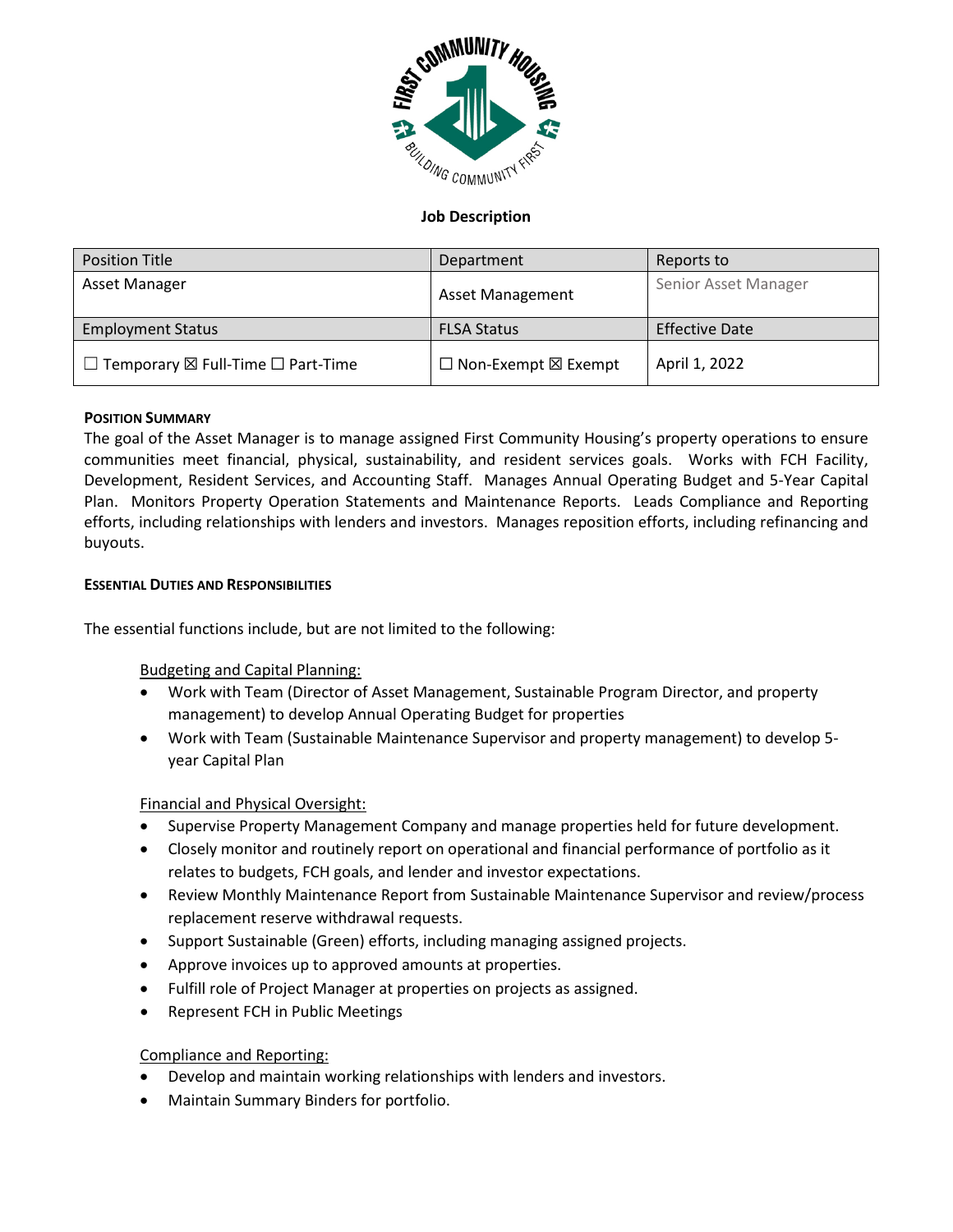- Manage reporting process to TCAC, lenders, investors, etc.
- Work with Team (Director of Finance and Asset Management, and auditor) on Annual Financial Audits.
- Ensure filing of Annual Welfare Exemptions

# Reposition and Acquisition:

- Monitor Capital Accounts of investor.
- Work with Director of Asset Management on 15-year Buy-out Plans for portfolio
- Manage refinance processes for portfolio.

## **Desired Skills:**

- Combination of 5 years of post-secondary education and/or experience in real estate, finance, business, or related field.
- Strong knowledge of the asset management function, either as an experienced asset manager or regional property supervisor
- Work independently and as part of a team.
- Demonstrated ability to both supervise and monitor capital improvement projects.
- Exceptional record keeping abilities.
- Knowledge of Sustainable Practices a plus
- Management level computer skills, including Excel and Word.
- Ability to develop consensus among diverse groups. Ability to negotiate.

### **Salary Range:**

\$90,000 - \$110,000 plus benefits

### **Work Environment**

This job operates in a professional office environment. This role routinely uses standard office equipment such as computers, phones, photocopiers, filing cabinets and fax machines. May travel by car, plane or other form of transportation to attend business meetings or conferences.

### **Physical Demands**

The physical demands described here are representative of those that must be met by an employee to successfully perform the essential functions of this job. While performing the duties of this job, the employee is regularly required to talk or hear. The employee frequently is required to stand; walk; use hands to finger, handle or feel; and reach with hands and arms. The employee must occasionally lift and/or move up to 25 pounds.

### **NOTE**

This job description in no way states or implies that these are the only duties to be performed by the employee(s) incumbent in this position. Employees will be required to follow any other job-related instructions and to perform any other job-related duties requested by any person authorized to give instructions or assignments. All duties and responsibilities are essential functions and requirements and are subject to possible modification to reasonably accommodate individuals with disabilities. To perform this job successfully, the incumbents will possess the skills, aptitudes, and abilities to perform each duty proficiently. Some requirements may exclude individuals who pose a direct threat or significant risk to the health or safety of themselves or others. The